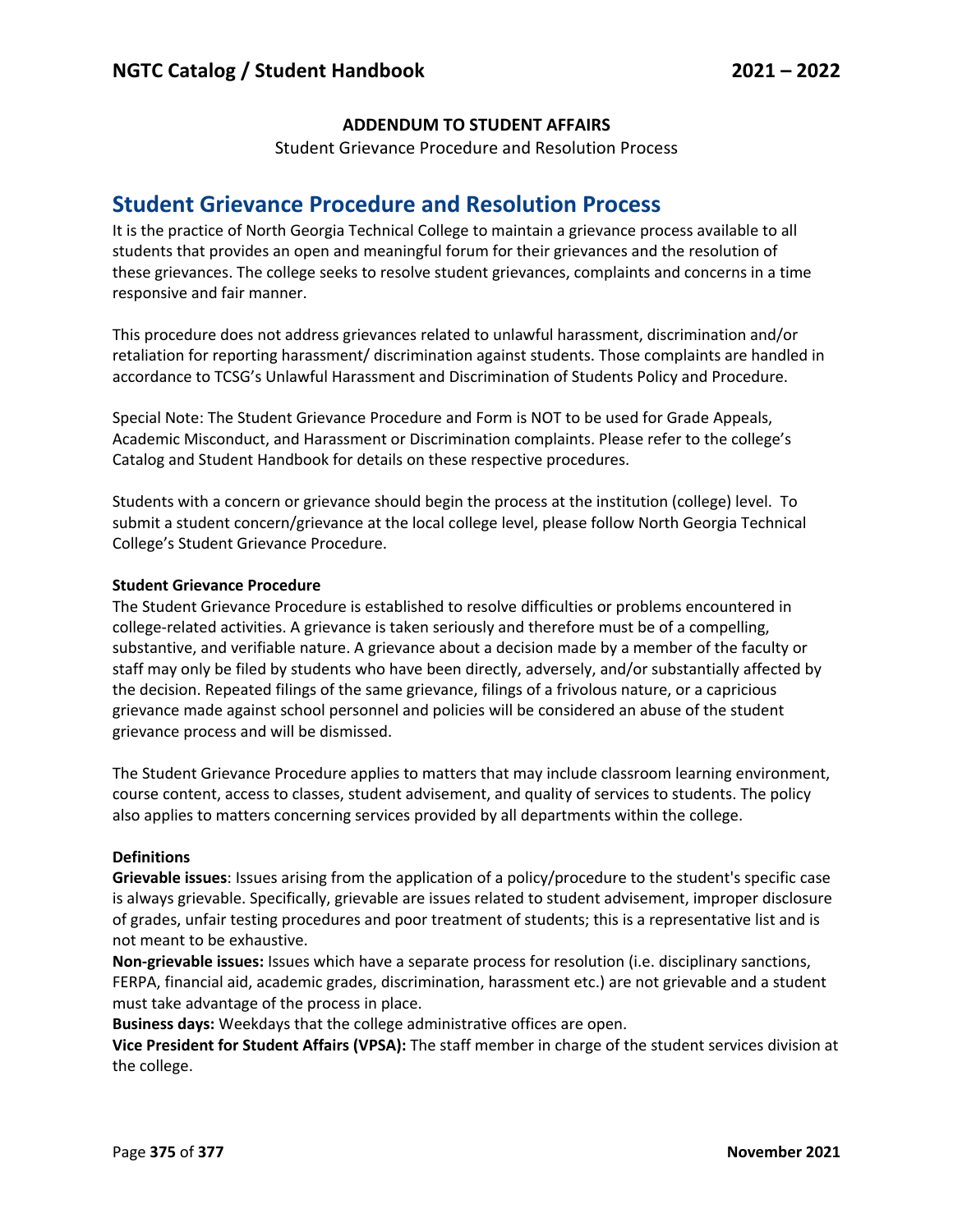## **NGTC Catalog / Student Handbook 2021 – 2022**

**Retaliation**: Unfavorable action taken, condition created, or other action taken by a student/employee for the purpose of intimidation directed toward a student because the student initiated a grievance or participated in an investigation of a grievance.

**Grievant:** the student who is making the complaint.

#### **Procedure for Filing a Grievance**

The following section details the process for resolving students' grievances. Grievances that do not follow the process described below will not be considered by the college.

A. For all timelines established herein, if a student will need additional time, an extension may be granted at the Vice President for Student Affairs' discretion.

B. **Informal Grievance Procedure:** Students with grievable issues should resolve those issues, if possible, on an informal basis without the filing of a formal grievance.

- 1) A student has ten (10) business days from the date of the incident being grieved to resolve the matter informally by approaching his/her instructor, department chair or any other staff or faculty member directly involved in the grieved incident.
- 2) If this process does not result in a resolution of the grievable issue, the student may proceed to the formal grievance procedure below.

C. **Formal Grievance Procedure:** If a student cannot resolve their grievance informally, he or she may use this formal grievance procedure.

- 1) Within fifteen (15) business days of the incident being grieved, the student must file a formal grievance in the office of the Vice President for Student Affairs (VPSA) or the President's designee with the following information:
	- a. Name
	- b. Date
	- c. Brief description of incident being grieved
	- d. Remedy requested
	- e. Signature
	- f. Informal remedy attempted by student and outcome
- 2) If the grievance is against the VPSA, the student shall file the grievance with the President's Office.
- 3) The VPSA, or the President's designee, will investigate the matter and supply a written response to the student within fifteen (15) business days.
- 4) If the grieved incident involves possible unlawful harassment, discrimination, or retaliation for reporting unlawful harassment/discrimination, the investigation will be handled pursuant to the Procedure: Unlawful Harassment and Discrimination of Students.
- 5) If the grieved incident is closely related to an incident being processed through the harassment/discrimination or disciplinary procedures, the proceedings under the Unlawful Harassment and Discrimination of Student's procedure will take precedence, then the disciplinary procedure, and then the student's grievance will be addressed. The grievance will not be processed until after the other procedures have run their course.